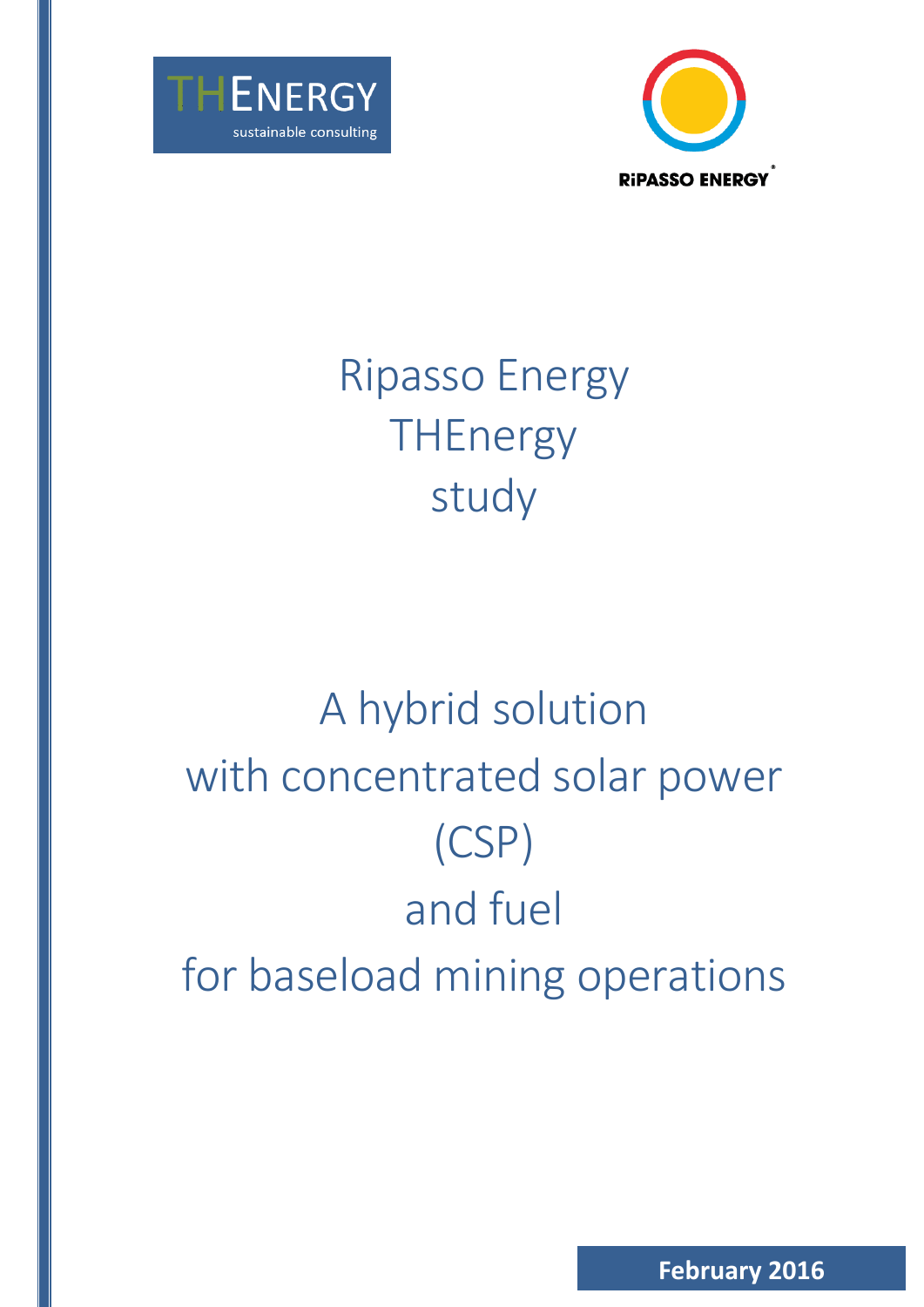# Content

| $\mathbf{1}$   |     |                                                                                   |  |
|----------------|-----|-----------------------------------------------------------------------------------|--|
| $\overline{2}$ |     |                                                                                   |  |
|                | 2.1 |                                                                                   |  |
|                | 2.2 |                                                                                   |  |
| 3              |     | Ripasso Stirling Hybrid system for robust baseload power generation  6            |  |
|                | 3.1 |                                                                                   |  |
|                | 3.2 | Baseload optimization through integration of intermittent solar and flexible fuel |  |
|                | 3.3 |                                                                                   |  |
|                | 3.4 |                                                                                   |  |
|                | 3.5 |                                                                                   |  |
| 4              |     |                                                                                   |  |
|                |     |                                                                                   |  |
|                |     |                                                                                   |  |
|                |     |                                                                                   |  |
|                |     |                                                                                   |  |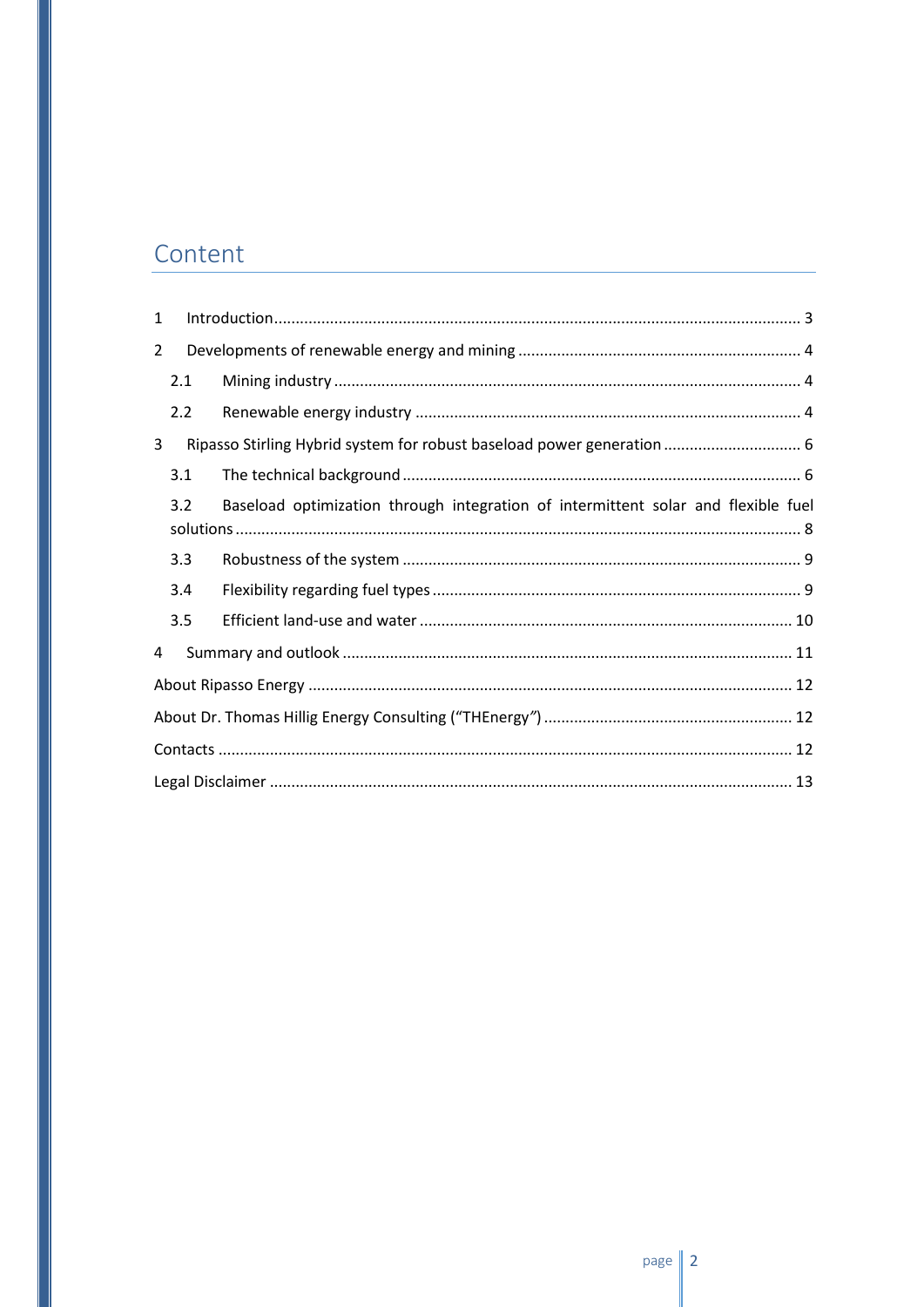# <span id="page-2-0"></span>1 Introduction

 $\overline{a}$ 

Energy consumption in mining is typically high. Approximately 20% of the energy that the global industry consumes and around 10% of world energy consumption is used for extraction and processing of mineral resources.<sup>1</sup> From the mining industry's perspective, energy is also an important cost factor. Normally 20-40% of a mine's operating costs are expenditures for energy. Additional aspects are security of electricity supply, as we see blackouts in the electricity grids of many developing countries and mine outages due to issues with the diesel provision of offgrid mines.

Renewable energy solutions have become increasingly interesting for mines. Falling costs have been a main driver over years for solar and wind energy solutions. One of the main barriers at this stage are intermittencies of solar and wind power plants. Already today there are quite a few examples of mines having integrated electricity from renewable resources into their energy mix.<sup>2</sup> In off-grid contexts, the business case for so called solar diesel hybrid installations is particularly advantageous. One of the main issues is, however, that a high renewable energy share requires storage solutions, which are rather expensive today.

That means for the diffusion of renewable energy solutions at mine sites, that we see some progress, but costs make it very hard for mining companies to run their operations 24/7 fully on renewable energy or with a high share of renewable energy. For mines, which are taken of the grid due to an unacceptable quality of the power from the grid, we see that modern gas-fired units are preferably used – especially if there is a good supply of gas. Typically, it is very difficult to combine these on-site gas-based power generation units with renewable energy.

Ripasso energy is a Swedish manufacturer of a solution that combines two alternative power sources to produce base-load electricity: solar and fuel. A high share of renewables can be achieved by using CSP as a renewable base technology. If the weather conditions do not allow for enough heat from the CSP system, additional heat can be provided from a fuel-fired heater. The integrated system allows for generating base-load electricity in a very cost-effective way. One of the main advantages is that many different kinds of fuel can be used: anything from natural gas, LNG, LPG, biogas, industrial off gas to diesel.

The study analyses the Stirling engine based system and its suitability for mining applications. It covers aspects as baseload capabilities, robustness of the system, flexibility regarding fuel types and land and water use.

<sup>&</sup>lt;sup>1</sup> Conti, John et al., International Energy Outlook 2013 (US Energy Information Administration, 2013); [http://www.eia.gov/forecasts/ieo/pdf/0484\(2013\).pdf](http://www.eia.gov/forecasts/ieo/pdf/0484(2013).pdf) (retrieved 02/01/2016).

<sup>2</sup> See database of THEnergy platform for "Renewables and Mining" at [http://www.th](http://www.th-energy.net/english/platform-renewable-energy-and-mining/database-solar-wind-power-plants/)[energy.net/english/platform-renewable-energy-and-mining/database-solar-wind-power-plants/.](http://www.th-energy.net/english/platform-renewable-energy-and-mining/database-solar-wind-power-plants/)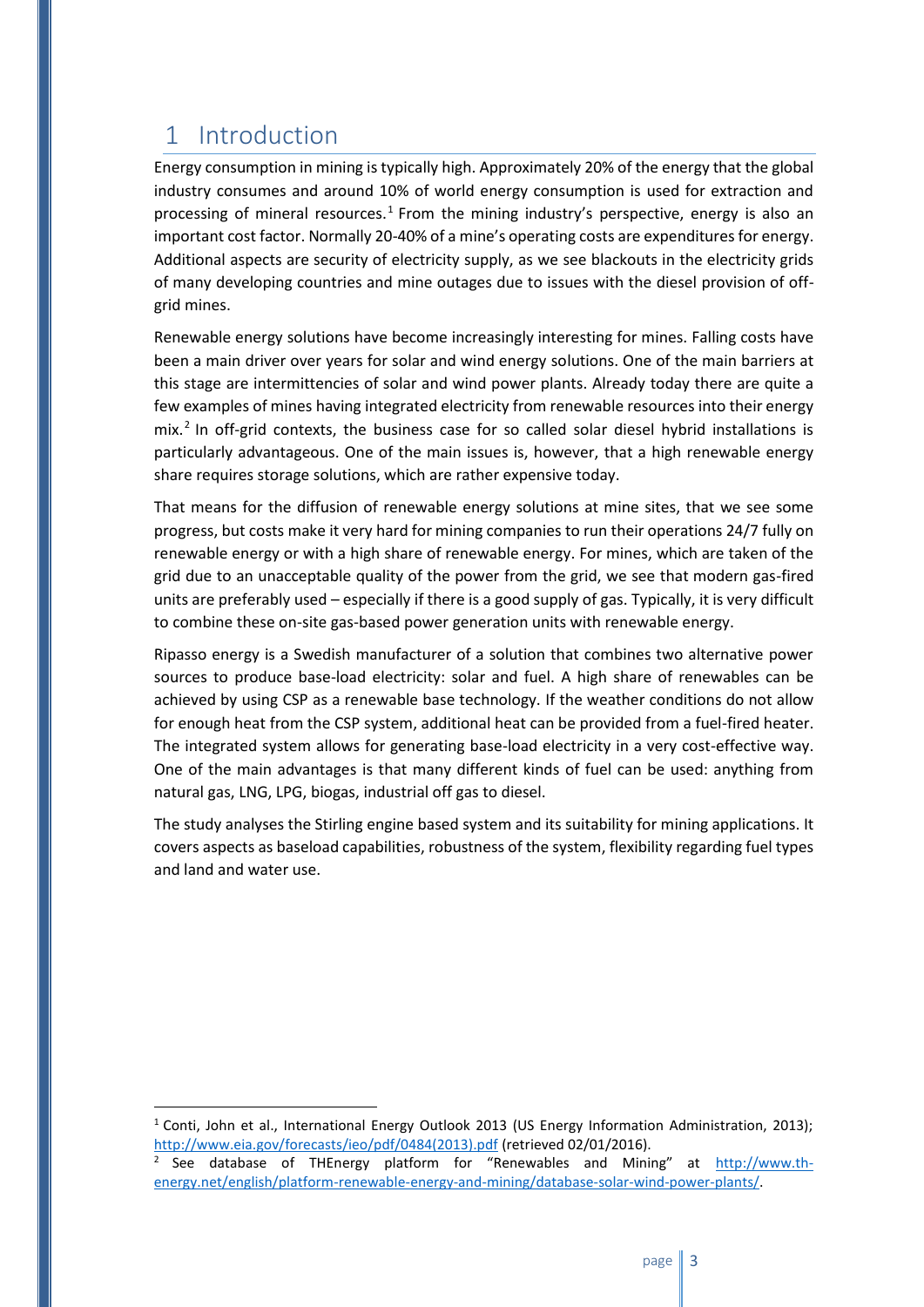# <span id="page-3-0"></span>2 Developments of renewable energy and mining

## <span id="page-3-1"></span>2.1 Mining industry

Many mines are located in extremely remote sites, which is problematic for the energy supply. Grid connection is often either expensive or not feasible at all. Typically, these remote mines are powered with on-site power plants, very often consisting of diesel gensets.

Factoring in related costs such as transport, theft and taxes, diesel is a very expensive source of power. In addition, diesel is dirty, not only with respect to greenhouse gases, but as well regarding local emission of hazardous off-gases.

With the development and cost digression of renewable energy more and more solutions arise that can contribute to reduce the use of conventional energy for powering off-grid mines.

The recent mining down-cycle has slowed down the diffusion of renewable energy solutions at mine sites. Recently, more and more see in renewable energy an opportunity to reduce their operational costs and improve their competitive position.

## <span id="page-3-2"></span>2.2 Renewable energy industry

Renewable energy has turned in recent years into an increasingly important electricity source. As prices for most renewables are falling constantly, it can be expected that this trend will continue. Another factor supporting this assumption are the decisions at the UN Climate Conference in Paris which took place in December 2015. The Paris climate warming limits can only be achieved through a substantial use of renewable energy.

Renewable energy includes solar, wind, hydro, biomass, biogas, tidal, wave and geothermal energy.

In extremely sunny regions such as African mining countries the sun is often the best energy source. In these areas, wind is not always strong enough and water not abundant enough for economical renewable energy plants.

Photovoltaics is the most widespread type of solar energy. There are already some large gridconnected PV installations that power mines such as in Chile. For off-grid mines, some first installations have been built in which solar reduces diesel consumption. As solar energy is an intermittent resource, PV cannot power a mine on its own. In theory, energy storage in combination with a larger PV plant could fully power mine sites in many locations. However, this is really a theoretical case, because the costs are currently still too high. So it is no surprise that solar plus storage is so far at most used to switch off the diesel engine during daytime on sunny days.

CSP is another solar technology which has been applied in various large scale installations. In general, in CSP plants the solar irradiation from a large area is concentrated through mirrors or lenses to a small area. Concentrated sunlight is converted to heat, which is used to run an engine – normally a steam turbine. Typically, CSP is only economically viable in large scale installations.

RiPasso Energy has developed a system that consists of smaller units in which the heat is then used to power a Stirling engine. The system is a so-called hybrid system, because it combines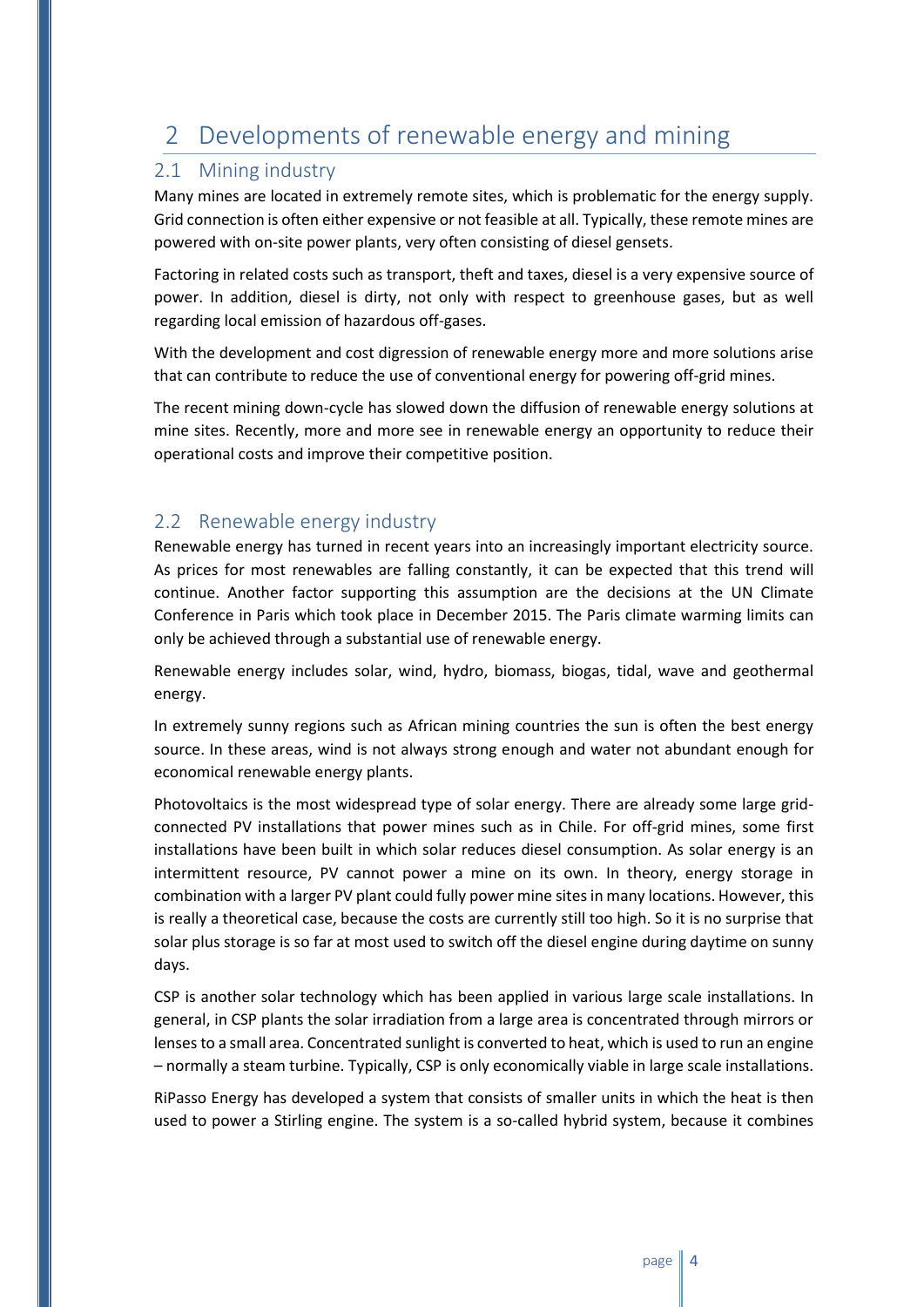two different energy sources. When the sun is not strong enough to provide sufficient power, the heat can also be generated through traditional burners. One of the main advantages of the system is that it can provide baseload energy with a high share from renewable resources – especially if biogas is used. Even without biogas the renewable energy share is typically higher than in so-called PV-diesel hybrid systems.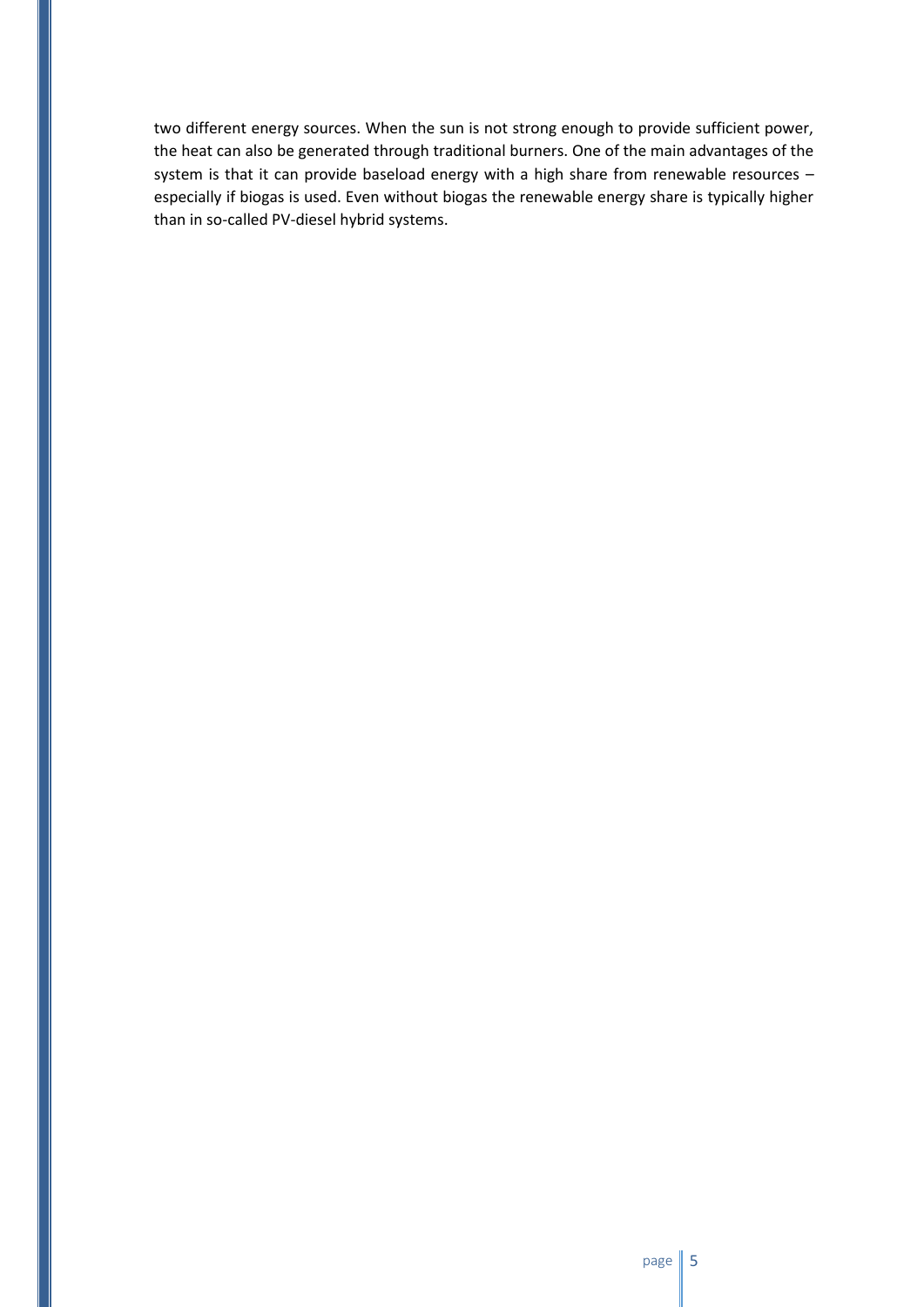# <span id="page-5-0"></span>3 Ripasso Stirling Hybrid system for robust baseload power generation

## <span id="page-5-1"></span>3.1 The technical background

The Ripasso Stirling Hybrid system is a hybrid energy solution, as it generates electricity from two different energy sources. Solar irradiation is collected through a concentrated solar power (CSP) component. The system allows for extremely high conversion efficiency. The second energy source is diesel or gas – anything from natural gas, LNG, LPG, biogas, industrial off gas to different kinds of diesel. Combining solar energy with a flexible energy source makes the Ripasso Stirling Hybrid system baseload ready.

The system consists mainly of:

- Parabolic concentrator
	- o Dish structure o Mirrors
	- o Engine support
	- Tracking system
	- - o Tracker structure
		- o Actuators
		- o Control cabinet
		- o Concrete foundation
- Power Conversion Unit
	- o Heat receiver
	- o Stirling engine
	- o Alternator
	- o Cooler

 $\overline{a}$ 

The parabolic concentrators are made of parabolic glass mirrors. The purpose of the parabolic dish reflector is to collect the solar radiation and to concentrate the energy onto the thermal receiver in the Power Conversion Unit.<sup>3</sup>

The radiation is absorbed in the receiver, and heats the working hydrogen gas of the Power Conversion Unit to a temperature of approximately 720 °C. The heat is converted into mechanical energy by the engine. An alternator, connected to the crankshafts of the engine converts the mechanical energy directly to grid quality three-phase electricity.

To keep the concentrated solar energy focused on the heat receiver, a high precision dual axis tracking system follows the sun throughout the day. $4$  The electrical output of the system is

<sup>&</sup>lt;sup>3</sup> In order to simultaneously achieve a high energy concentration ratio and a uniform thermal distribution of energy over the heat receiver, it is important to have a highly stable dish structure regardless of elevation angle and wind conditions. The concentrator in the Ripasso Stirling Hybrid system has been designed, analyzed and tested carefully to have a very stiff and light weight steel structure that keeps the shape of the parabolic concentrator firm over the entire elevation span and under all wind conditions. Mirrors, consisting of light weight, high precision sandwich elements with a thin glass mirror surface, are mounted on the parabolic concentrator steel structure.

<sup>4</sup> The actual solar position is constantly calculated to fine-tune the position of each concentrator. Ripasso Energy has developed a proprietary monitoring system that determines the actual real time position of the concentrated energy spot. The tracker actuators are then set to regulate the spot position to optimize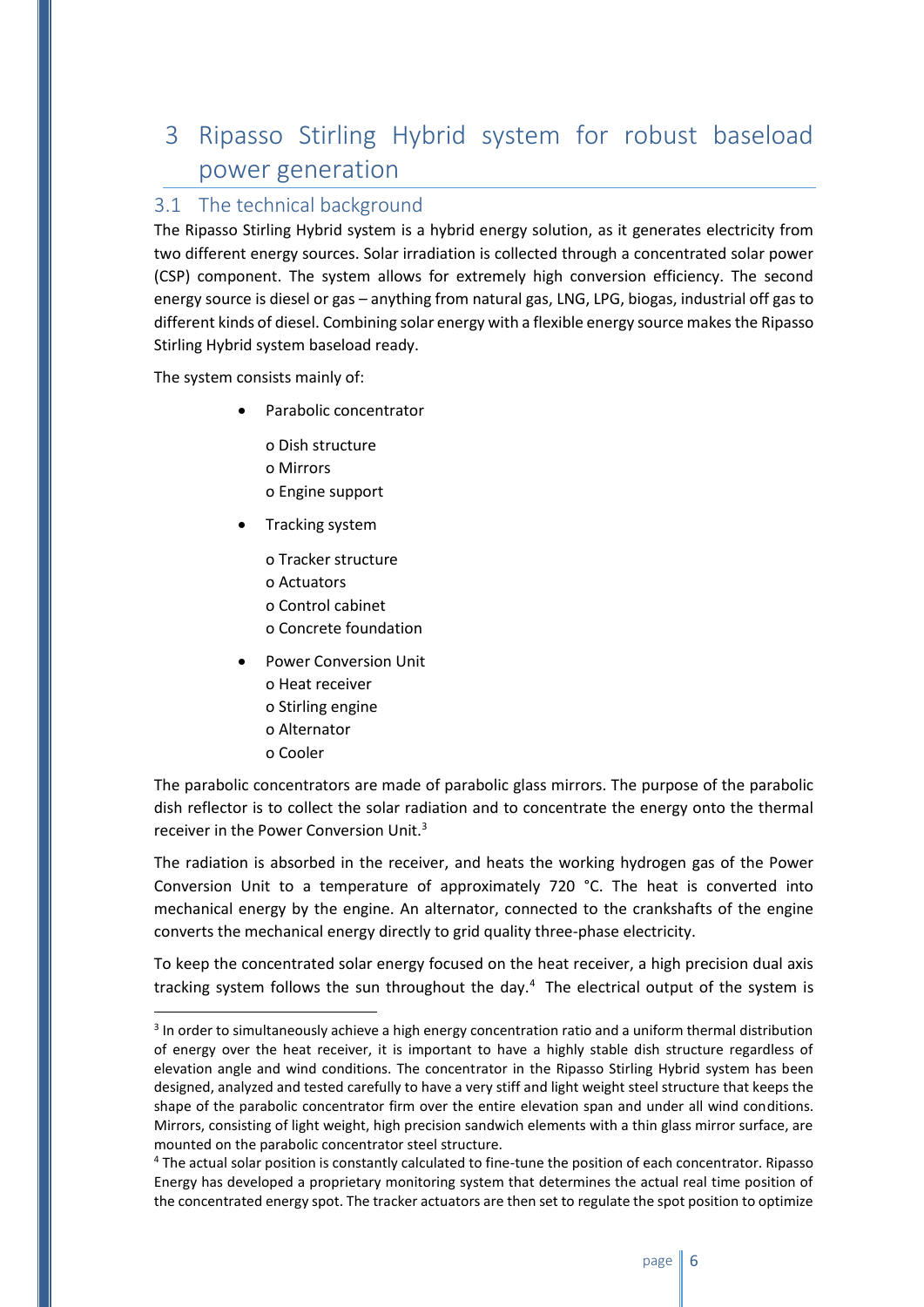proportional to the sun's radiation, and at a DNI (Direct Normal Irradiance) of 960 W/m2 the Ripasso Stirling Hybrid CSP unit will produce a typical output power of 31.5 kW electrical energy. The total solar to grid quality efficiency of the system is well above 30%. The generation data for a Ripasso Stirling Hybrid plant in South Africa's Kalahari Desert even goes well beyond that. 32% of the sun's energy hitting the mirrors is converted to electricity. This means that 32% of the available solar energy is converted to grid quality electrical energy. In addition, the CSP system is designed as a balanced system to minimize parasitic losses.

#### *Power Conversion Unit (PCU)*

In the Power Conversion Unit, the CSP and the flexible fuel fired unit are combined. The Stirling cycle is the most efficient thermodynamic cycle to transform heat into mechanical energy.<sup>5</sup> The engine works without internal combustion, and fully depends on an external heat supply. Its high efficiency makes it ideal for transforming heat into mechanical energy.

In the engine, hydrogen gas is constantly being heated and cooled. Due to expansion during heating, and contraction during cooling, the gas sets the piston in motion. The pistons are connected to crankshafts that drive an alternator to produce electrical energy. The efficiency of the Stirling engine increases with a temperature difference between the hot and the cold side, which makes it ideal for solar applications where very high temperatures can be achieved.

#### *The Stirling engine*

 $\overline{a}$ 

A Stirling engine is the key component of the Power Conversion unit. Stirling engines can have broad significance and technological advantages for distributed renewable energy applications.<sup>6</sup>

Stirling engines are combusted externally and modern versions of this engine have a closed internal gas cycle.<sup>7</sup> Stirling engines have a high efficiency compared to steam engines.<sup>8</sup> They are also capable of quiet operation and can use almost any heat source. The heat energy source is generated external to the Stirling engine rather than by internal combustion as with the Otto cycle or Diesel cycle engines. As there is no internal pollution due to combustion, the life length of pistons, bearings and sealing is very long.

Because the Stirling engine is compatible with alternative and renewable energy sources it could become increasingly significant in light of concerns such as depletion of oil supplies and climate change.

Stirling engines use alternate heating and cooling of an enclosed gas to move pistons. In the simplest version, the Stirling engine is a sealed system with an expansion cylinder and a compression cylinder, filled with a working gas. The pistons of these cylinders are connected to one crankshaft. If now the working gas in the expansion cylinder is heated it will expand due to

the working conditions for the Power Conversion Unit of the energy distribution over the thermal receiver surface. Using this Ripasso Energy proprietary closed loop tracking system enables the use of low precision and inexpensive sensors and control actuators and still achieves state of the art accuracy.

<sup>&</sup>lt;sup>5</sup> Stine, William B., Richard B. Diver, (1994), The Dish/Stirling Solar Electric Generating System, Sandia National Laboratories.

<sup>6</sup> He, M., Sanders, S. (2016), Design of a 2.5kW Low Temperature Stirling Engine

for Distributed Solar Thermal Generation, Online Working Paper American Institute of Aeronautics and Astronautics, (Date: 01.02.2016).

<sup>7</sup> Snyman, H., Harms, T.M. and Strauss, J.M. (2008), Design analysis methods for Stirling engines, Journal of Energy in Southern Africa, Vol 19 No 3.

<sup>8</sup> Backhaus, S., Swift, G. (2003). "Acoustic Stirling Heat Engine: More Efficient than Other No Moving-Parts Heat Engines". Los Alamos National Laboratory.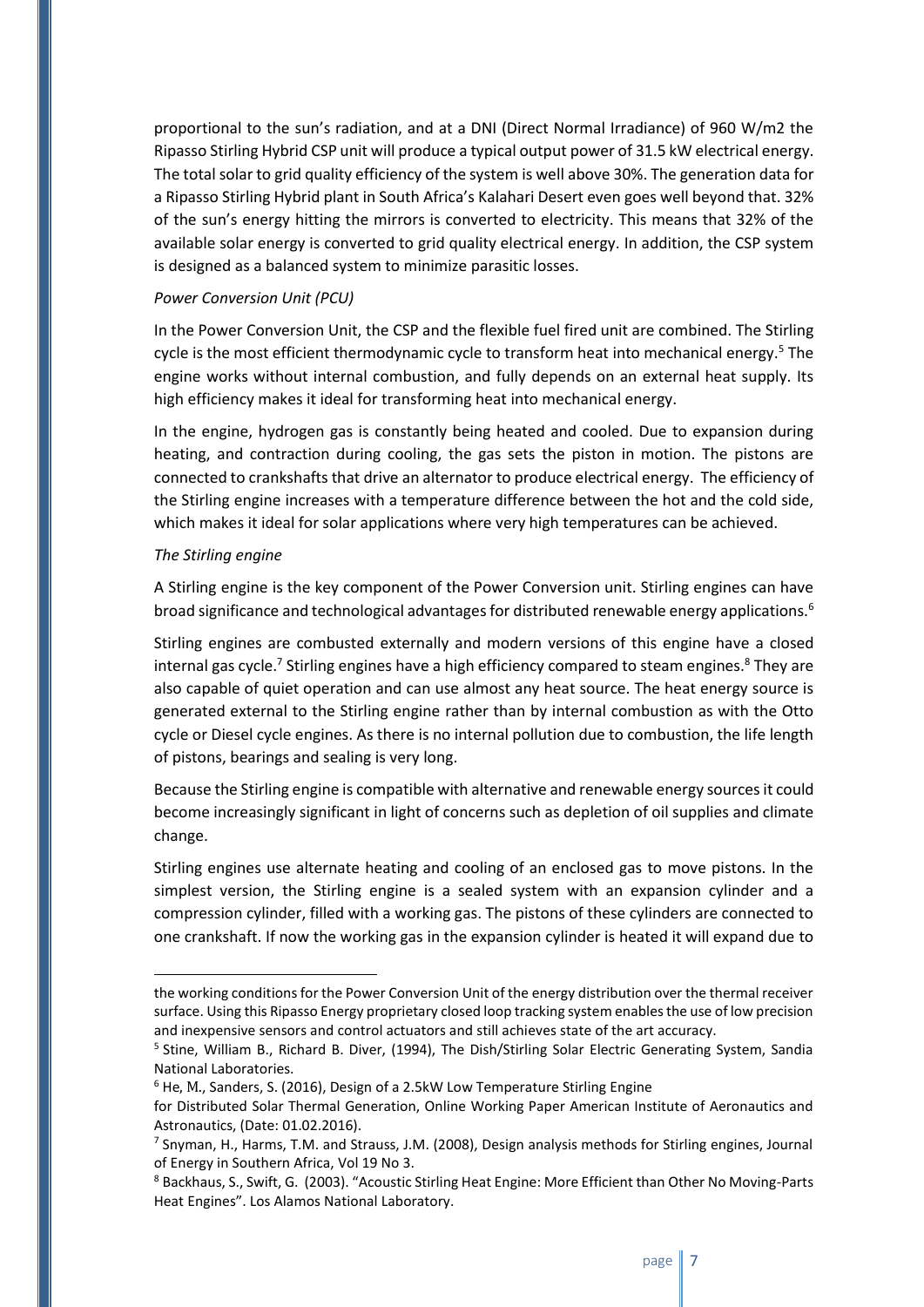increasing temperature, and the piston will be pushed down by the pressure and induce power. Part of the power is used to push the hot working gas from the expansion cylinder into the compression cylinder. Once completely in the compression cylinder, the piston will return due to inertia of the crankshaft, and the working gas is compressed at low temperature. The gas is then pushed back into the working cylinder. Overall the expansion of the hot gas in the expansion cylinder delivers more energy than is needed for the compression of the cold gas in the compression cylinder. This energy can be used to run an electric alternator directly connected to the crankshaft of the engine.<sup>9</sup>

#### *Hybridization Components*

To enable 24/7 operation of the Ripasso CSP technology, a hybridization capability is added to the PCU. This capability enables the Stirling engine to be heated up by burning fuel. The capability can be adapted to multiple fuels such as natural gas, biogas, CNG, LPG, LNG, furnace gas and diesel.

#### *Cooling system*

 $\overline{a}$ 

The Stirling cycle efficiency depends on the temperature difference between the hot and the cold side. That is why it is important to have an efficient cooling system. The Ripasso Stirling Hybrid system uses a standard cooler, optimized for the application, mounted on the tracker structure. Dissipated heat is removed from the Stirling engine working gas through the gas cooler and transferred to the cooling system in closed water based system.<sup>10</sup>

#### *Efficiency of fuel conversion*

The Stirling cycle is the most efficient thermodynamic cycle to transform heat into mechanical energy.<sup>11</sup> It is no surprise that the Ripasso Stirling Hybrid is highly efficient with a fuel conversion ratio of 35%.

## <span id="page-7-0"></span>3.2 Baseload optimization through integration of intermittent solar and flexible fuel solutions

One of the main disadvantages of most renewable energy types is their intermittency. Typically, the output is determined by external factors such as solar irradiation, wind speed or water flow. In industrial applications, the electricity consumption in industrial applications is driven by production output related factors. Especially in mining we see very often 24/7 operations which require a dispatchable electricity supply.

Ripasso Energy has developed a solution that fully integrates two energy sources and allows for a highly efficient use of energy. In traditional hybrid system, two fully functional independent systems are set up and then balanced according to the load of the electricity consumers.

In the Ripasso Stirling Hybrid solution, however, key components of the system are used for both energy sources. The heat source is either solar radiation or fuel combustion. With the exception of the fuel and air injection systems, all other components of the PCU are utilized in both cases.

<sup>&</sup>lt;sup>9</sup> For an introduction of the Stirling principle see e.g. Senft, J.R. (1993), Ringbom Stirling engines. New York: Oxford University Press.

 $10$  It is a closed system, filled with water and inhibitor at commissioning. There is no water consumption during operation. The fan is speed controlled to keep the parasitic losses to a minimum.

<sup>&</sup>lt;sup>11</sup> Stine, William B., Richard B. Diver, (1994), The Dish/Stirling Solar Electric Generating System, Sandia National Laboratories.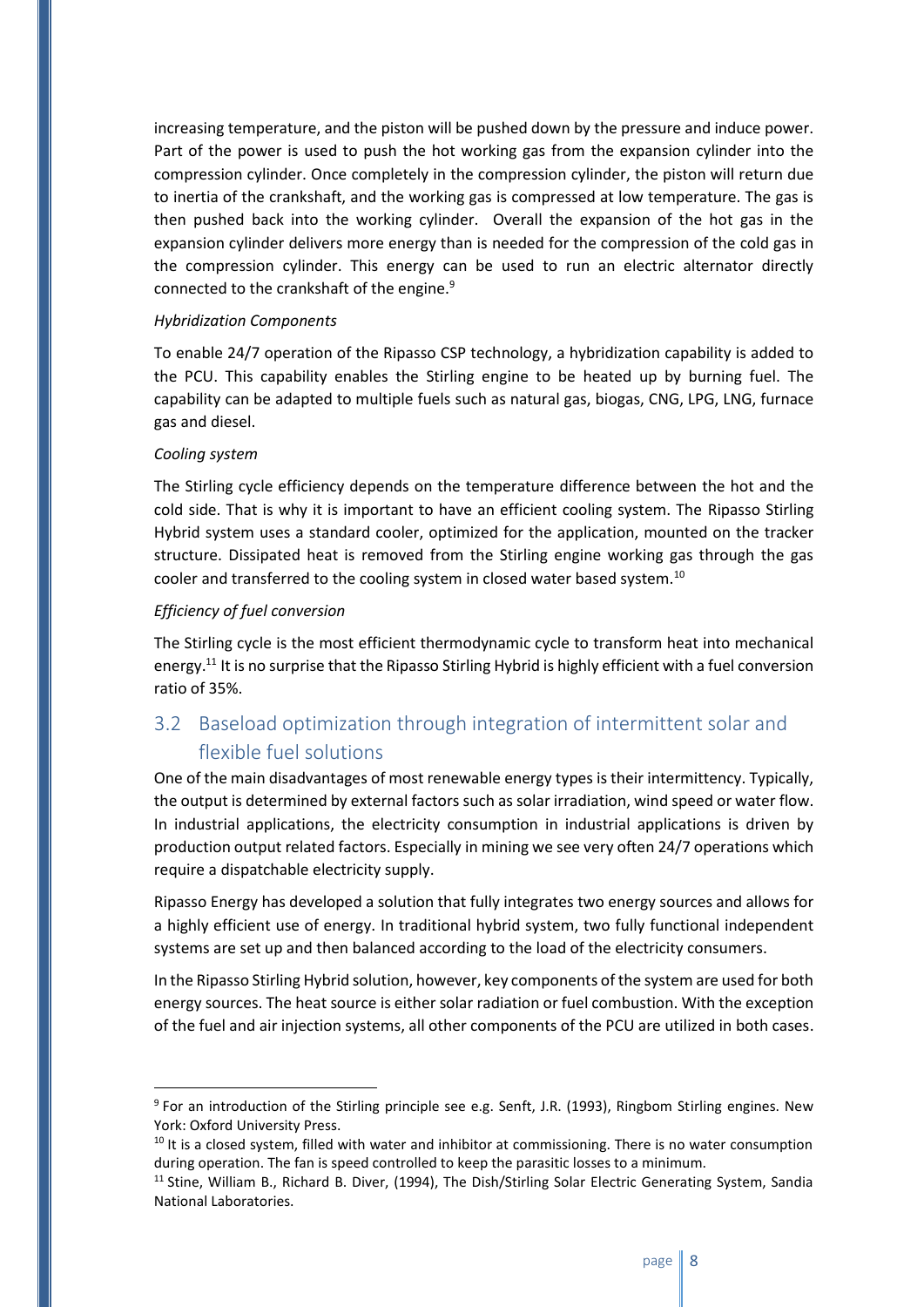## <span id="page-8-0"></span>3.3 Robustness of the system

The Ripasso Stirling Hybrid system is extremely robust and can provide baseload power in a very reliable way. A unit consists of an autonomous 33 kW system that operates independently from other units. In case a single unit fails, the other modular units will still provide full power.12

The Stirling engine has many advantages regarding maintenance and reliability. The technology is proven with years of performance in the navy. The design of the Ripasso solution originates from Kockums, Sweden, who have developed and manufactured Stirling engines for submarines for a long time. A lot of effort has been spent to get a robust design with an extremely durable sealing system, further developed by Ripasso Energy. Combustion takes place outside the engine itself. Since there is no internal pollution due to combustion, the life length of pistons, bearings and sealing is very long.

Robustness also prevails regarding the selection of components in the Ripasso Stirling Hybrid system. The electrical control system of the tracking system is designed for a high safety level with built in redundancy, and the system includes an internal battery backup system that enables movement without grid connection. Performance degradation is negligible and the lifetime expectation of the system is 25 years or more. Additional advantages are very long service intervals and low O&M costs.

### <span id="page-8-1"></span>3.4 Flexibility regarding fuel types

One of the main advantages of Stirling engines is that they can use heat from various sources. The advantage becomes obvious in the Ripasso Stirling Hybrid solution where CSP and fuel is used for providing the heat.

The advantage goes even one step further because many different kinds of fuel can be used in the system. For example:

- natural gas
- CNG
- $\bullet$  LNG<sup>13</sup>
- $\bullet$  LPG<sup>14</sup>
- biogas
- industrial off gas
- coal methane gas
- or even diesel

No single fuel would be superior for all locations and objectives. For mine sites in developing countries and at remote locations, the supply side is of particular importance. Flexibility regarding the selection of fuel during the lifetime of the power plant might also have direct consequences on the availability of electricity. The ability to change the input fuel short-term

 $\overline{a}$ 

 $12$  On a malfunction or a grid loss the tracking system will automatically take the Ripasso Power Converter out of the concentrated solar spot. The system is connected via a TCP/IP network to a control center at site level, where the system is monitored and controlled on a higher level i.e. each unit can be set in operation, stopped, forced to wind safe position etc. The control center also includes a solar radiation measurement system and weather station. The software supplied by Ripasso Energy also enables the system to be remotely controlled.

<sup>&</sup>lt;sup>13</sup> Liquefied natural gas

<sup>&</sup>lt;sup>14</sup> Liquefied petroleum gas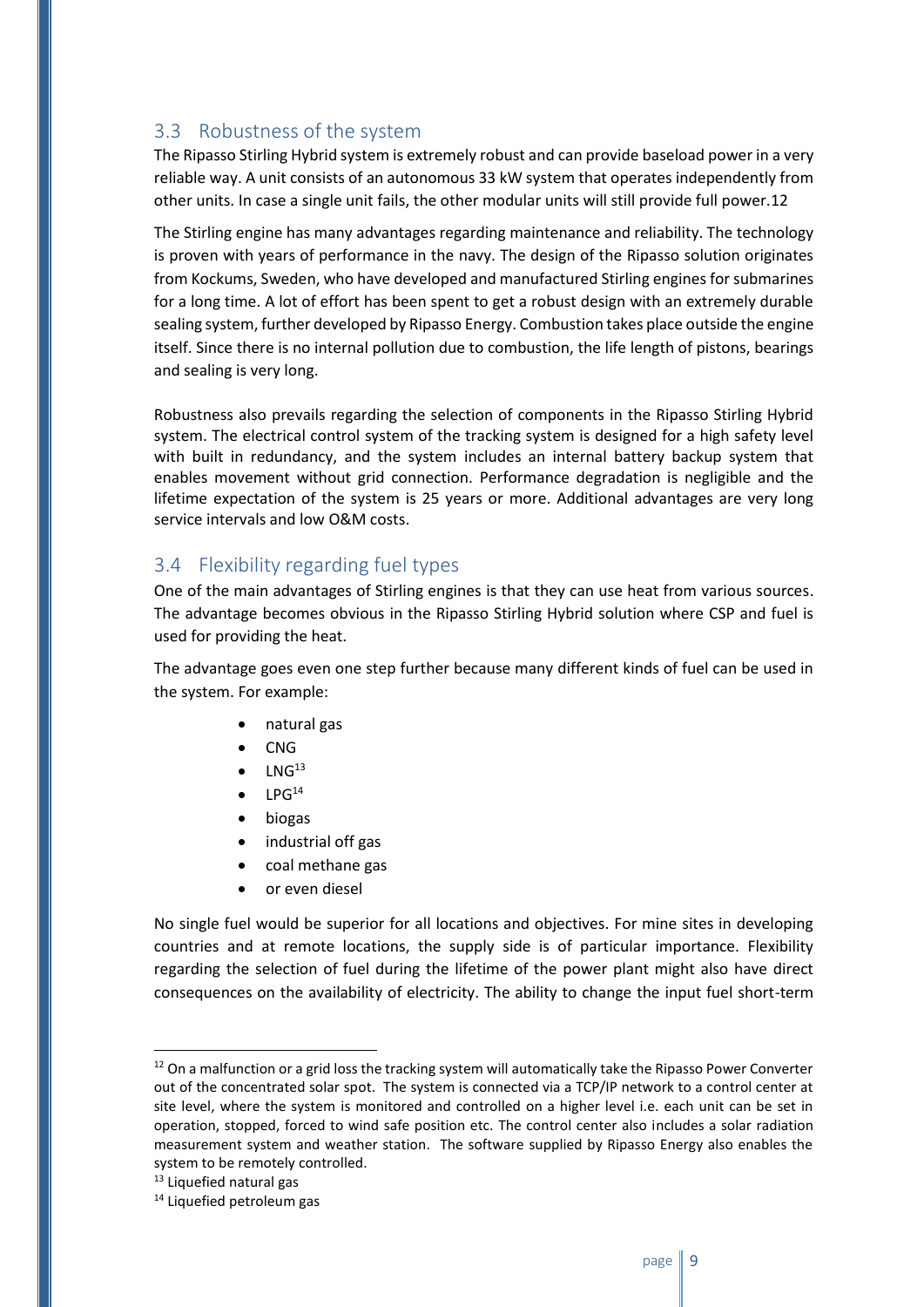might avoid production losses if a shortage of a particular kind of fuel exists during certain periods.

The usage of biogas allows a Stirling Hybrid system to run 100% on renewable energy and to have an optimal CO2 footprint. This could actually become an important factor in the near future if additional CO2 taxes or CO2 certificate schemes are introduced or the price in the alreadyexisting ones increases. The Stirling Hybrid system provides the flexibility for mining companies to be prepared for such measures.

The usage of industrial off-gases is another interesting aspect which merits a closer look. In combined mining & metal processes industrial off-gases are often burned and their energy content is not used. This has two downsides:

- (1) Energy that could be used for power generation is lost and other resources have to be used to provide the power
- (2) The off-gases already have a negative impact regarding CO2 emissions even if they are not used for power generation.

Feeding off-gases into a Stirling Hybrid solution does not increase the CO2 footprint of the plant and generates additional cost savings.

## <span id="page-9-0"></span>3.5 Efficient land-use and water

 $\overline{a}$ 

The Ripasso Stirling Hybrid solution has advantages regarding land and water use that can be interesting as well for mining companies.

Especially for open pit mines, the solar power solution might take some flexibility regarding the extension of the mine in the future. This issue can be minimized by improving the land use of a solar power plant. If the solar power plant is highly efficient, less land is used to generate the same output power. In a South Africa based power plant delivered by Ripasso Energy, a world leading efficiency of 32% has been demonstrated since November 2012. The land use is minimized with the Stirling Hybrid solution to approximately 2.5 hectares/MW. This figure is in the same range as the best values for optimized PV-diesel installations.<sup>15</sup>

Many mine sites are located in regions with limited water resources. It is important to mention that the Stirling Hybrid solution uses a cooling system based on a closed water system that exchanges dissipated power with the ambient air, filled with water and inhibitor at commissioning. There is no water consumption during operation. This is another advantage of the Stirling engine in comparison to steam turbines. The main demand for water within steam turbine based applications is for condensing steam. Depending on the cooling system, water consumption can be relatively high. This can cause additional problems at remote mine sites.

The only water that is used during the operation of a Stirling Hybrid System is water for cleaning the mirrors. Especially in dusty surroundings this is needed to avoid loss of performance due to soiling. The cleaning is done using water with standard high pressure equipment that reduces the water consumption to a minimum. The Ripasso design allows for easy access to the mirrors during cleaning.

<sup>&</sup>lt;sup>15</sup> Ong, Sean et al. (2013), Land-Use Requirements for Solar Power Plants in the United States.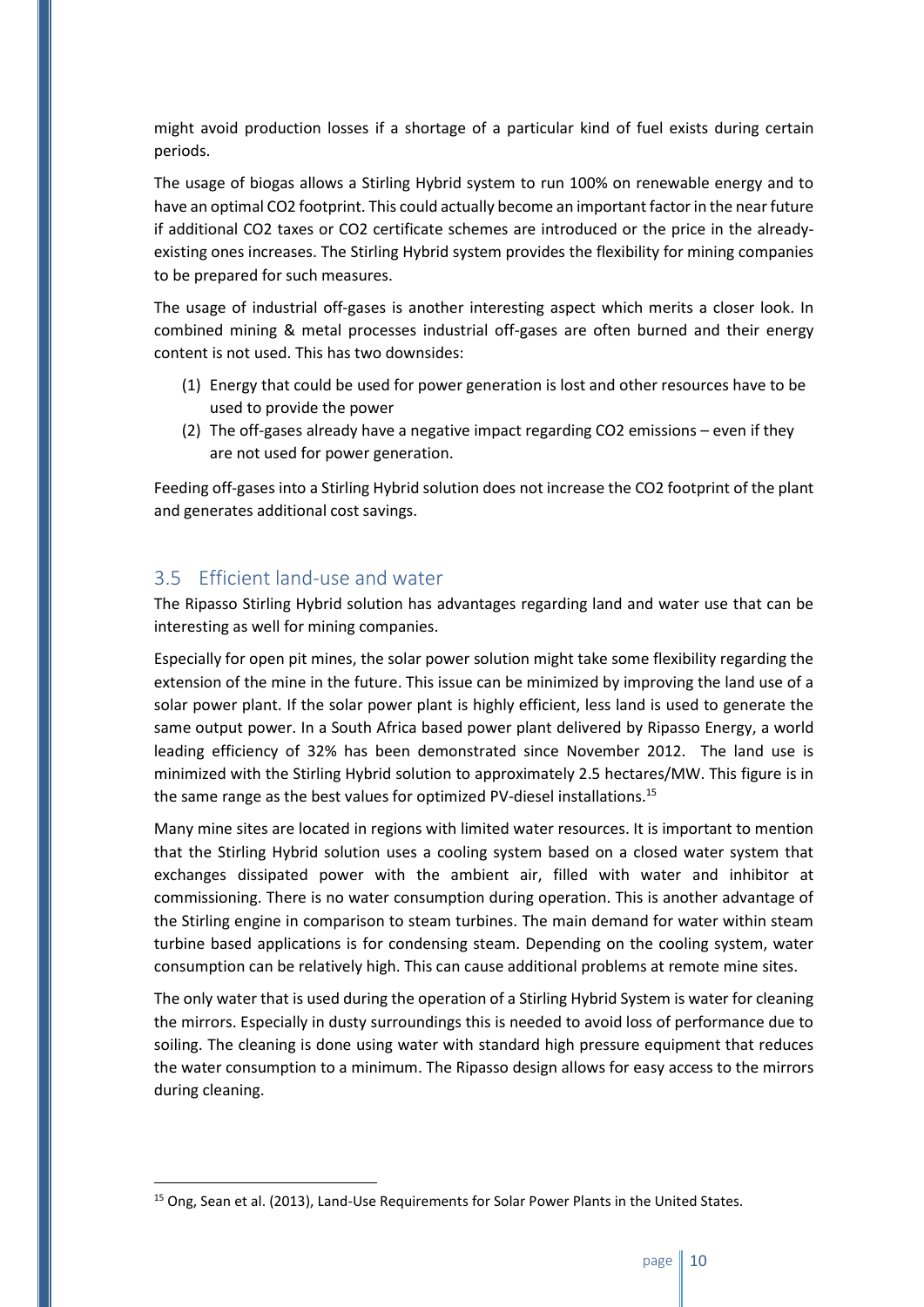# <span id="page-10-0"></span>4 Summary and outlook

The study shows that energy is an important topic for mining companies. Especially at remote sites or in unreliable grids onsite energy generation presents a large benefit for mines. Renewable energy has developed various solutions in the last years that fit very well to special requirements of mines. Renewable energy can contribute to lower electricity costs for many mine sites and improve the carbon footprint. Ripasso Energy has developed a fully integrated modular solution that makes solar energy base load ready.

The Ripasso solution is innovative, as it combines solar with various possible fuels, mainly gases, to provide baseload power even during periods when there is no solar irradiation. The solar and fuel components are complementary by providing the heat for the same Stirling engine.

The combustion is external to the Stirling engine, which has many advantages regarding maintenance and operations of the power plant. The modular design allows for scalability in 33 kW steps and ensures a robust power generation, as the different power modules operate completely independently. The modularity of the Stirling Hybrid solution reduces the probability of production losses due to power outages to an absolute minimum.

In remote locations, the supply of conventional energy is often very critical and costly. An additional advantages of the system is that it can combine solar power with many different secondary fuel types such as natural gas, LNG, LPG, biogas, industrial off gas, coal methane gas or diesel. The Stirling Hybrid energy system can change from one fuel type to the other with relatively little effort and is thus prepared for different future energy options.

Finally, the study identifies advantages regarding the use of land and water. Both can be very critical for mining operations at remote locations.

The Ripasso Stirling Hybrid solution fits very well to the requirement of mining companies whenever reliable baseload power is required. The Stirling solution is proven in naval applications. The first contracts for commercial projects are signed for a power plant in Namibia which is to be commissioned in 2016.

For evaluating the commercial strength of the solution it is important to indicate that Ripasso Power belongs to Ahlström Capital, a family investment company that continues the heritage of Ahlström corporation established in 1851. More than 27 000 employees are employed in portfolio companies globally.

The Ripasso Stirling Hybrid solution can increase the competitiveness of mining companies, especially for baseload applications in regions with high solar irradiation where the Ripasso Stirling Hybrid technology typically has an advantage in comparison to other renewable energy sources. It is also in these regions where the business case for solar is generally best.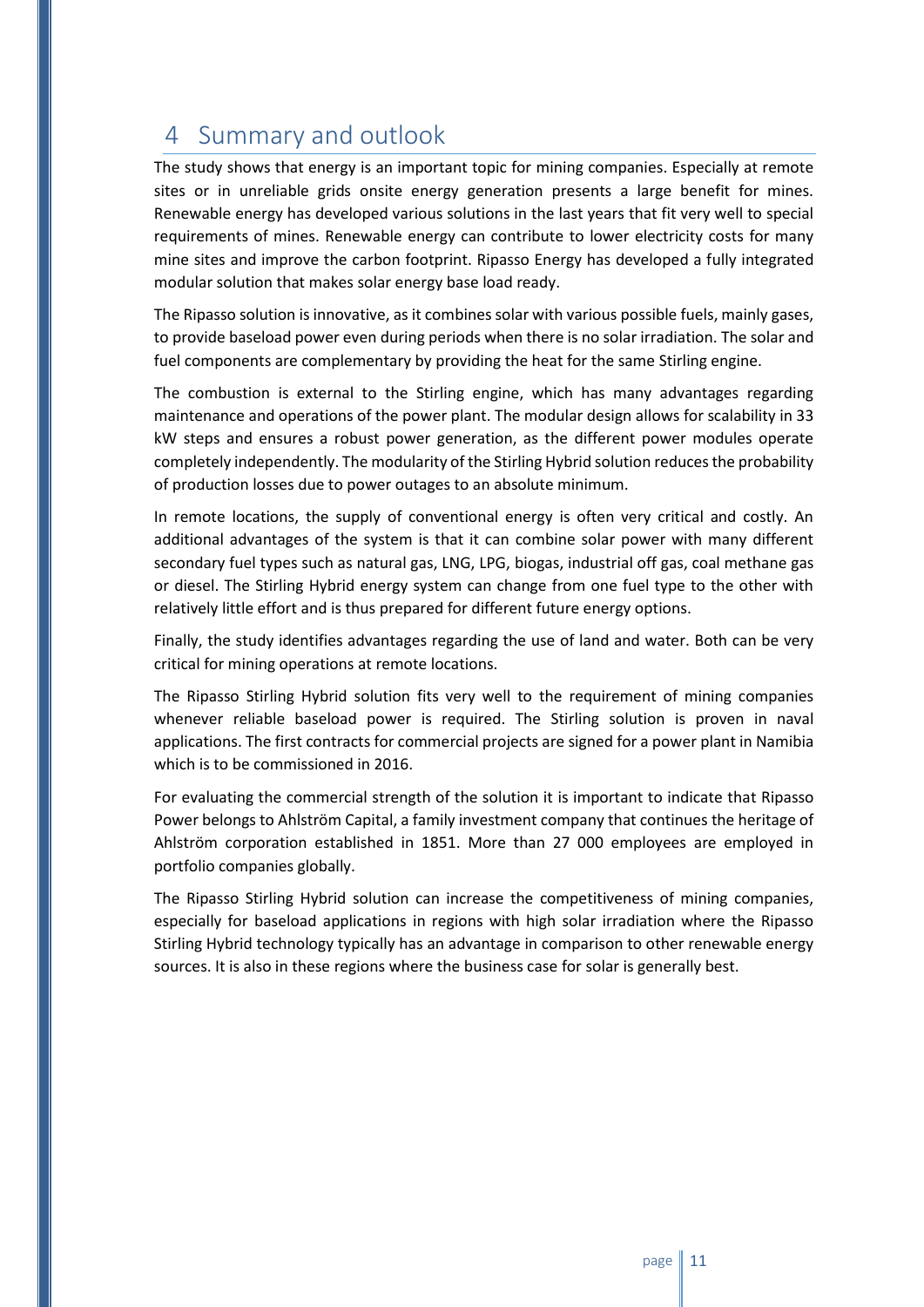## <span id="page-11-0"></span>About Ripasso Energy

Ripasso's products are highly efficient, renewable and reliable solutions for electricity generation, delivered to utility companies and power systems suppliers in Southern Africa. Ripasso Stirling Hybrid is based on well proven technology further optimized with high quality, simplicity & robustness in order to provide cost efficient solutions with low maintenance for harsh environments.

## <span id="page-11-1"></span>About Dr. Thomas Hillig Energy Consulting ("THEnergy*"*)

THEnergy assists companies in dealing with energy-related challenges. Renewable energy companies are offered strategy, marketing and sales consulting services. For industrial companies THEnergy develops energy concepts and shows how they can become more sustainable. It combines experience from conventional and renewable energy with industry knowledge in consulting. In addition to business consulting, THEnergy advises investors regarding renewable energy investments in changing markets. It is also active in marketing intelligence and as an information provider in select fields, such as renewables and mining, through the platform [th-energy.net/mining](http://www.th-energy.net/mining) or renewables on islands through the new platform [th-energy.net/islands.](http://www.th-energy.net/islands)

## <span id="page-11-2"></span>**Contacts**

**Ripasso Energy** Gunnar Larsson CEO and founder Phone: +46 72-232 39 01 <http://www.ripassoenergy.com/contact/>

<span id="page-11-3"></span>**THEnergy – Dr. Thomas Hillig Energy Consulting** Dr. Thomas Hillig Phone: +49-152 3618 6442 thomas.hillig@th-energy.net